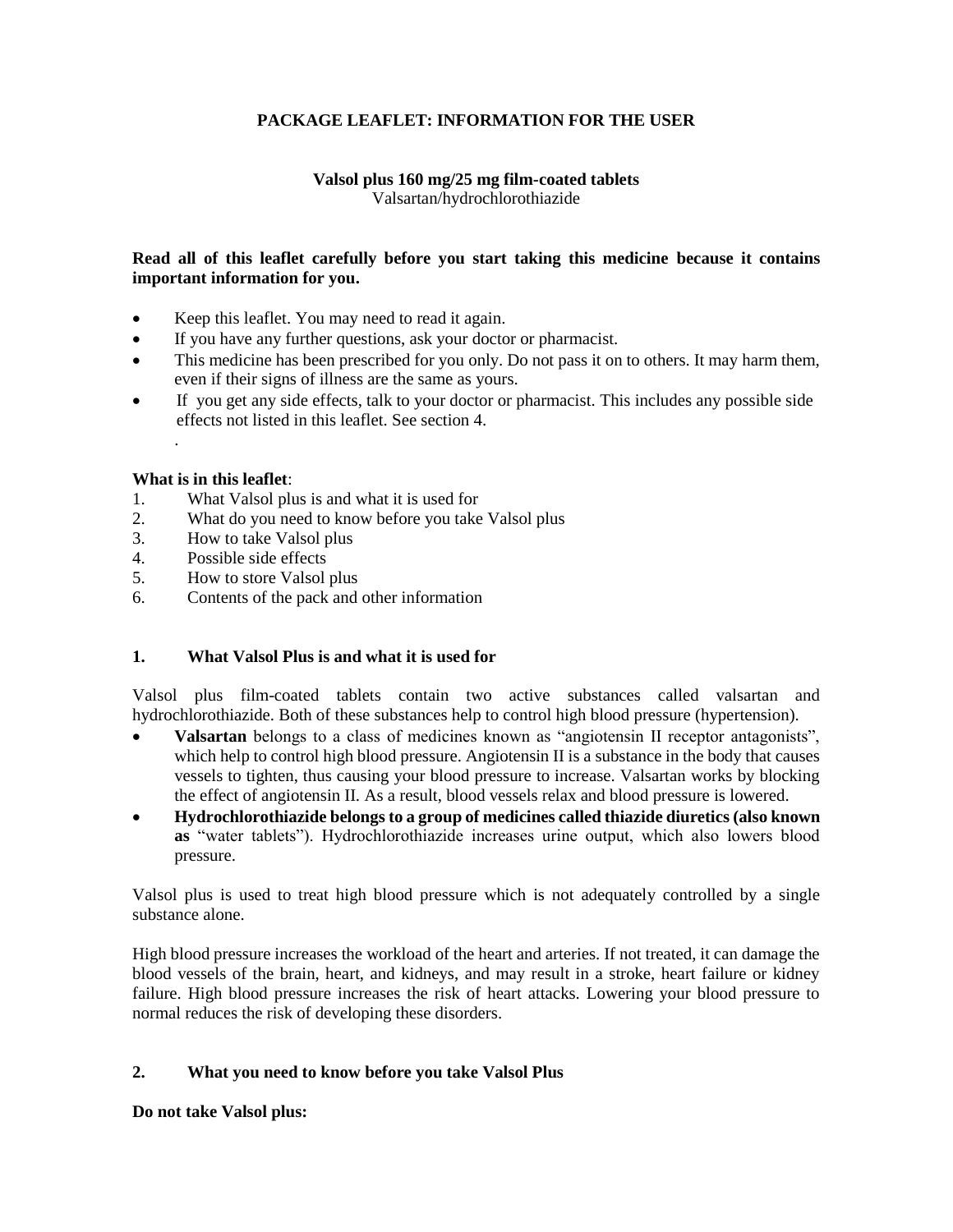if you are allergic (hypersensitive) to valsartan, hydrochlorothiazide, sulphonamide derivatives (substances chemically related to hydrochlorothiazide) or to any of the other ingredients of this medicine (listed in section 6).

- . if you are **more than 3 months pregnant** (it is also better to avoid Valsol plus in early pregnancy – see pregnancy section).
- if you have **severe** liver disease, destruction of the small bile ducts within the liver (biliary cirrhosis) leading to the build up of bile in the liver (cholestasis).
- if you have **severe** kidney disease.
- if you are unable to produce urine (anuria).
- if you are treated with an artificial kidney.
- if the level of potassium or sodium in your blood is lower than normal, or if the level of calcium in your blood is higher than normal despite treatment.
- if you have gout.
- if you have diabetes or impaired kidney function and you are treated with a blood pressure lowering medicine containing aliskiren.

## **If any of the above apply to you, do not take this medicine and speak to your doctor.**

## **Warnings and precautions**

## **Talk to your doctor or pharmacist before taking Valsol plus**

- if you are taking potassium-sparing medicines, potassium supplements, salt substitutes containing potassium or other medicines that increase the amount of potassium in your blood such as heparin. Your doctor may need to check the amount of potassium in your blood regularly.
- if you have low levels of potassium in your blood.
- if you have diarrhoea or severe vomiting.
- if you are taking high doses of water tablets (diuretics).
- if you have severe heart disease.
- if you are suffering from heart failure or have experienced a heart attack. Follow your doctor's instruction for the starting dose carefully. Your doctor may also check your kidney function.
- if you suffer from a narrowing of the kidney artery.
- if you have recently received a new kidney.
- if you suffer from hyperaldosteronism. This is a disease in which your adrenal glands make too much of the hormone aldosterone. If this applies to you, the use of Valsol plus is not recommended.
- if you have liver or kidney disease.
- if you have ever experienced swelling of the tongue and face caused by an allergic reaction called angioedema when taking another drug (including ACE inhibitors), tell your doctor. If these symptoms occur when you are taking <invented name>, stop taking <invented name> immediately and never take it again. See also section 4, "Possible side effects".
- if you have fever, rash and joint pain, which may be signs of systemic lupus erythematosus (SLE, a so-called autoimmune disease).
- if you have diabetes, gout, high levels of cholesterol or fats in your blood.
- if you have had allergic reactions with the use of other blood pressure-lowering agents of thisclass (angiotensin II receptor antagonists) or if you have allergy or asthma.
- If you experience a decrease in vision or eye pain. These could be symptoms of fluid accumulation in the vascular layer of the eye (choroidal effusion) or an increase of pressure in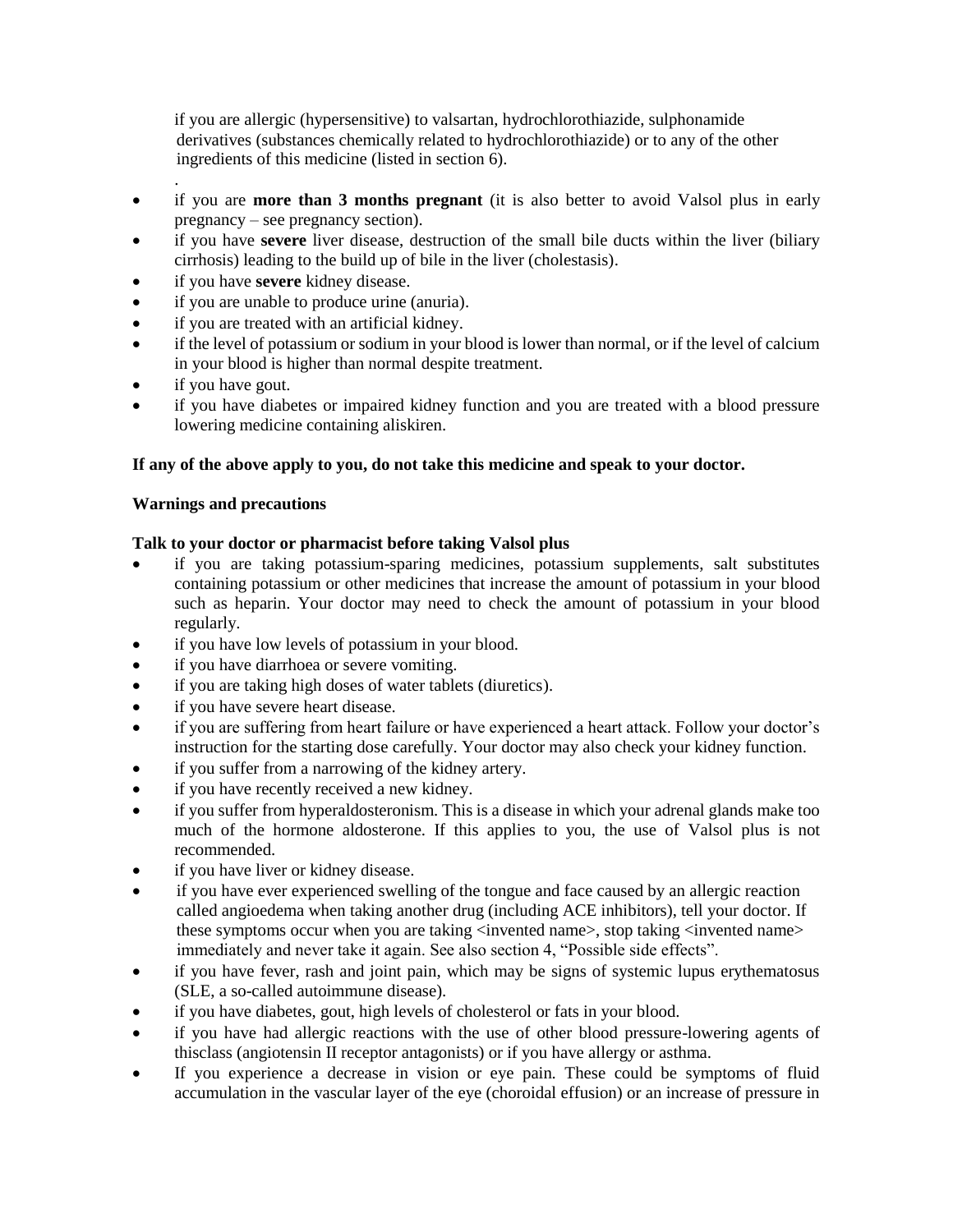your eye and can happen within hours to a week of taking Valsol plus. This can lead to permanent vision loss, if not treated. If you earlier have had a penicillin or sulfonamide allergy, you can be at higher risk of developing this.

- if you are taking any of the following medicines used to treat high blood pressure:
	- an ACE-inhibitor (for example enalapril, lisinopril, ramipril), in particular if you have diabetes-related kidney problems.
	- aliskiren
- if you have had skin cancer or if you develop an unexpected skin lesion during the treatment. Treatment with hydrochlorothiazide, particularly long term use with high doses, may increase the risk of some types of skin and lip cancer (non-melanoma skin cancer). Protect your skin from sun exposure and UV rays while taking Valsol Plus.
- if you experienced breathing or lung problems (including inflammation or fluid in the lungs) following hydrochlorothiazide intake in the past. If you develop any severe shortness of breath or difficulty breathing after taking Valsol Plus, seek medical attention immediately.

Your doctor may check your kidney function, blood pressure, and the amount of electrolytes (e.g. potassium) in your blood at regular intervals.

See also information under the heading "Do not take Valsol Plus"

Valsol plus may cause increased sensitivity of the skin to sun.

The use of Valsol plus in children and adolescents (below the age of 18 years) is not recommended.

You must tell your doctor if you think you are (or might become) pregnant. Valsol plus is not recommended in early pregnancy, and must not be taken if you are more than 3 months pregnant, as it may cause serious harm to your baby if used at that stage (see pregnancy section).

## **Other medicines and Valsol Plus**

Tell your doctor or pharmacist if you are taking, have recently taken or might take any other medicines..

The effect of the treatment can be influenced if Valsol plus is taken together with certain other medicines. Your doctor may need to change the dose, to take other precautions, or in some cases to stop taking one of the medicines. This especially applies to the following medicines:

- lithium, a medicine used to treat some types of psychiatric diseases
- medicines that affect or can be affected by potassium blood levels, such as digoxin, a medicine to control the heart rhythm, some antipsychotic medicines
- medicines or substances that may increase the amount of potassium in your blood, such as potassium supplements, potassium-containing salt substitutes, potassium-sparing medicines, heparin
- medicines that may reduce the amount of potassium in your blood, such as diuretics (water tablets), corticosteroids, some laxatives, carbenoxolone, amphotericin or penicillin G.
	- some antibiotics (rifamycin group), a drug used to protect against transplant rejection (ciclosporin) or an antiretroviral drug used to treat HIV/AIDS infection (ritonavir). These drugs may increase the effect of  $\langle$  invented name $\rangle$ .
	- medicines that may induce "torsades de pointes" (irregular heart beat), such as antiarrhythmics (medicines used to treat heart problems) and some antipsychotics.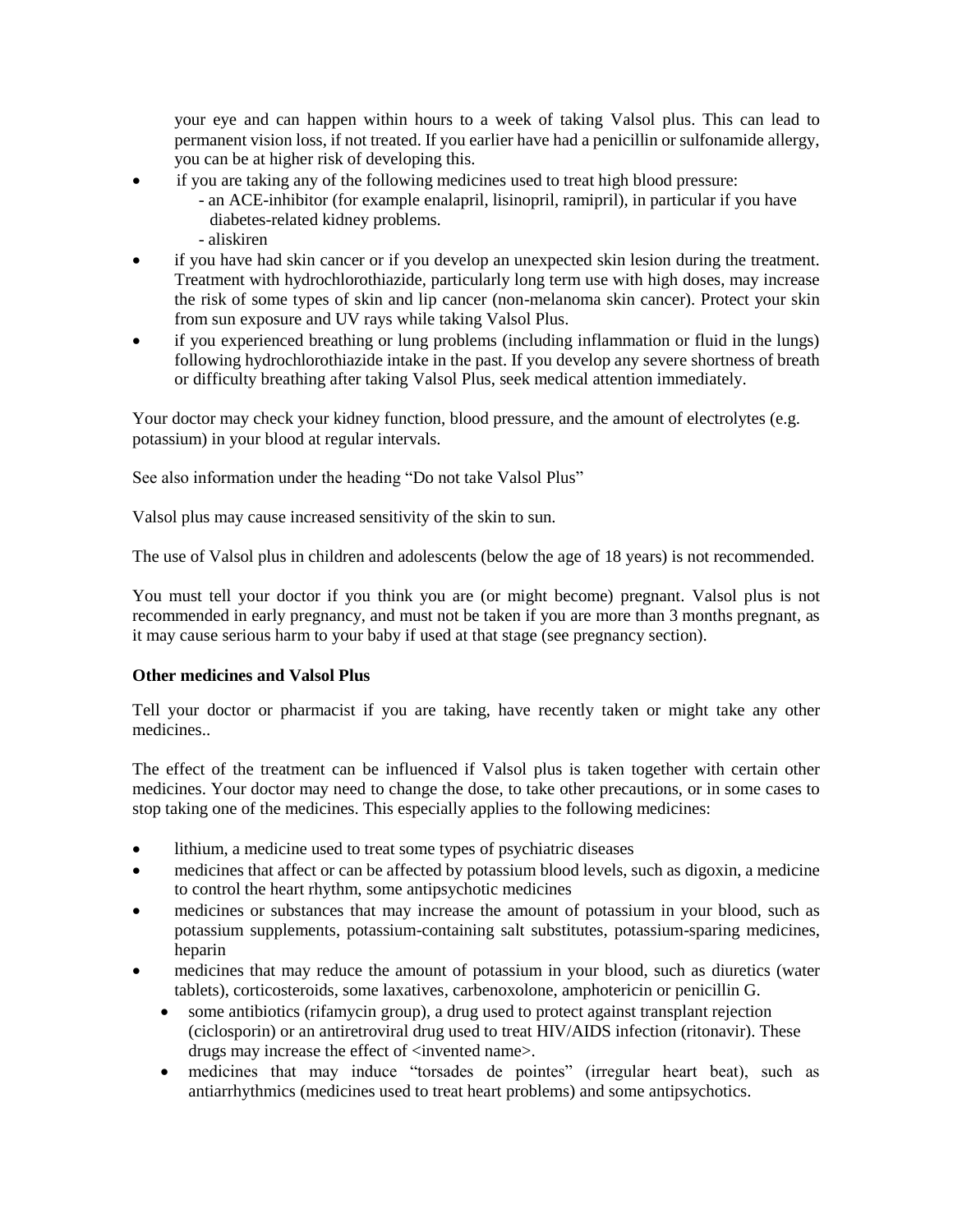- medicines that may reduce the amount of sodium in your blood, such as antidepressants, antipsychotics, antiepileptics.
- medicines for the treatment of gout, such as allopurinol, probenecid, sulfinpyrazone
- therapeutic vitamin D and calcium supplements,
- medicines for the treatment of diabetes (oral agents or insulins)
- other medicines to lower your blood pressure, including methyldopa, ACE nhibitors (such as enalapril, lisinopril, etc.,) or aliskiren (see also information under the headings "Do not take Valsol Plus" and "Warnings and precautions")
- medicines to increase blood pressure, such as noradrenaline or adrenaline.
- digoxin or other digitalis glycosides (medicines used to treat heart problems),
- medicines that tighten your blood vessels or stimulate your heart, such as noradrenaline or adrenaline
- medicines to increase blood sugar levels, such as diazoxide or beta blockers
- cytotoxic medicines (used to treat cancer), such as methotrexate or cyclophosphamide
- pain killers such as non-steroidal anti-inflammatory agents (NSAIDs), including selective cyclooxygenase-2 inhibitors (Cox-2 inhibitors) and acetylsalicylic acid  $>$  3 g
- muscle relaxing medicines, such as tubocurarine
- anti-cholinergic medicines (medicines used to treat a variety of disorders such as gastrointestinal cramps, urinary bladder spasm, asthma, motion sickness, muscular spasms, Parkinson's disease and as an aid to anaesthesia)
- amantadine (medicine used to treat Parkinson's disease and also used to treat or prevent certain illnesses caused by viruses)
- cholestyramine and colestipol (medicines used to treat high levels of lipids in the blood)
- ciclosporin, a medicine used for organ transplant to avoid organ rejection
- alcohol, sleeping pills and anaesthetics (medicines with sleeping or painkilling effect used for example during surgery)
- iodine contrast media (agents used for imaging examinations)

# **Valsol plus with food and drink and alcohol**

You can take Valsol plus with or without food.

Avoid taking alcohol until you have talked to your doctor. Alcohol may make your blood pressure fall more and/or increase the risk of you becoming dizzy or feeling faint.

# **Pregnancy and breast-feeding**

## **You must tell your doctor if you think that you are (or might become) pregnant**

Your doctor will normally advise you to stop taking Valsol plus before you become pregnant or as soon as you know you are pregnant, and will advise you to take another medicine instead of Valsol plus. Valsol plus is not recommended in early pregnancy, and must not be taken when more than 3 months pregnant, as it may cause serious harm to your baby if it is used after the third month of pregnancy.

## **Tell your doctor if you are breast-feeding or about to start breast-feeding**

Valsol plus is not recommended for mothers who are breast-feeding, and your doctor may choose another treatment for you if you wish to breast-feed, especially if your baby is newborn, or was born prematurely.

## **Driving and using machines**

Before you drive a vehicle, use tools or operate machines or carry out other activities that require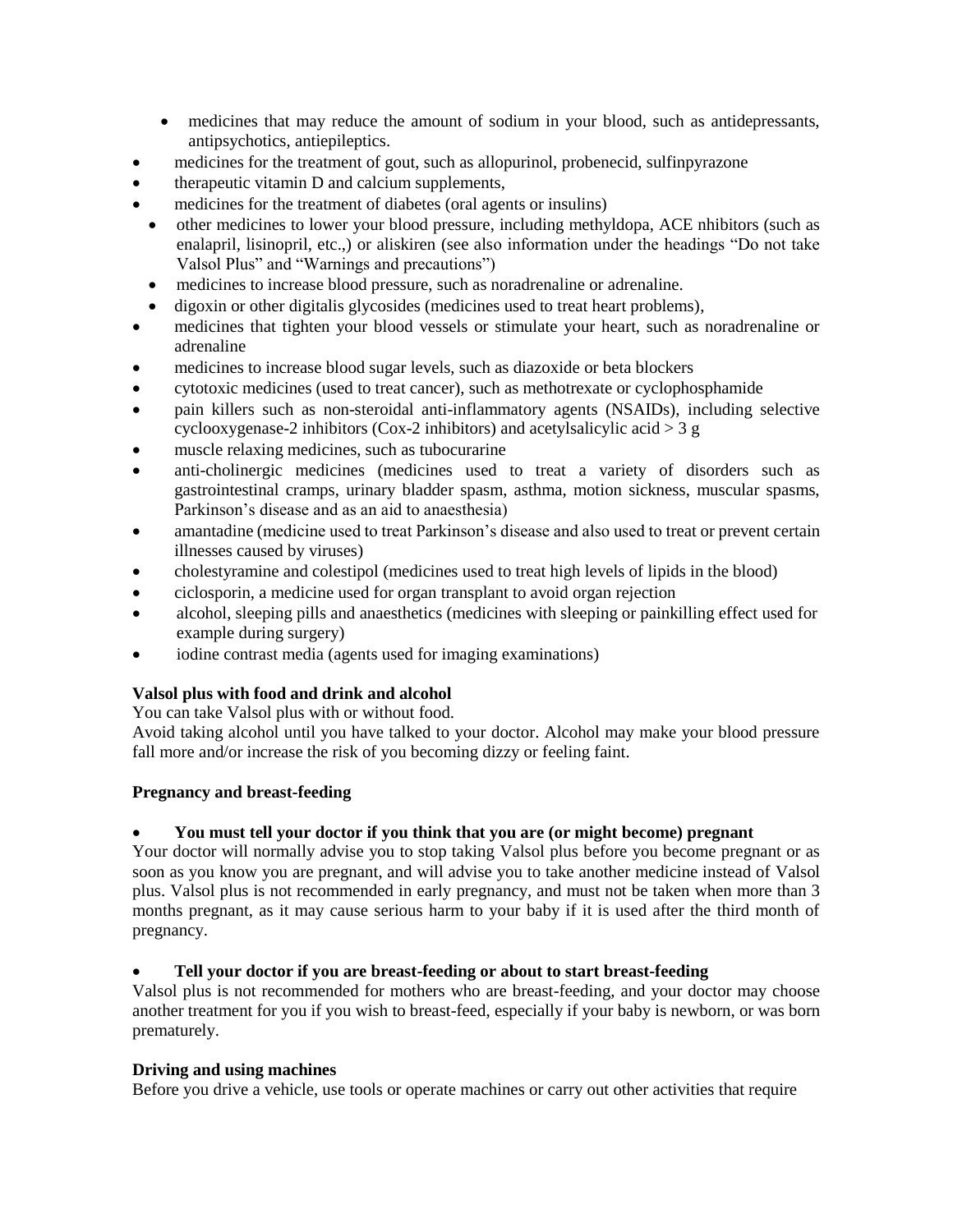concentration, make sure you know how Valsol plus affects you. Like many other medicines used to treat high blood pressure, Valsol plus may occasionally cause dizziness and affect the ability to concentrate.

#### **Valsol plus contains sorbitol**

Valsol plus 160 mg/25 mg film-coated tablets contain 18.5 mg in each tablet.

#### **Valsol plus contains sodium**

This medicine contains less than 1 mmol sodium (23 mg) per film-coated tablets, that is to say essentially 'sodium-free'.

#### **Valsol plus contains lactose**

If you have been told by your doctor that you have an intolerance to some sugars (e.g. lactose) contact your doctor before taking this medicine.

## **3. How to take Valsol Plus**

Always take this medicine exactly as your doctor has told you. This will help you to get the best results and lower the risk of side effects. Check with your doctor or pharmacist if you are not sure.

People with high blood pressure often do not notice any signs of this problem. Many may feel quite normal. This makes it all the more important for you to keep your appointments with your doctor even if you are feeling well.

Your doctor will tell you exactly how many tablets of Valsol plus to take. Depending on how you respond to the treatment, your doctor may suggest a higher or lower dose.

The recommended dose is:

- The recomended dose of Valsol plus is one tablet per day.
- Do not change the dose or stop taking the tablets without consulting your doctor.
- The medicine should be taken at the same time each day, usually in the morning.
- You can take Valsol plus with or without food.
- Swallow the tablet with a glass of water.

## **If you take more Valsol plus than you should**

If you experience severe dizziness and/or fainting, lay down and contact your doctor immediately. If you have accidentally taken too many tablets, contact your doctor, pharmacist or hospital.

## **If you forget to take Valsol plus**

If you forget to take a dose, take it as soon as you remember. However, if it is almost time for your next dose, skip the dose you missed.

Do not take a double dose to make up for a forgotten dose.

#### **If you stop taking Valsol plus**

Stopping your treatment with Valsol plus may cause your high blood pressure to get worse. Do not stop taking your medicine unless your doctor tells you to.

## **If you have any further questions on the use of this product, ask your doctor or pharmacist.**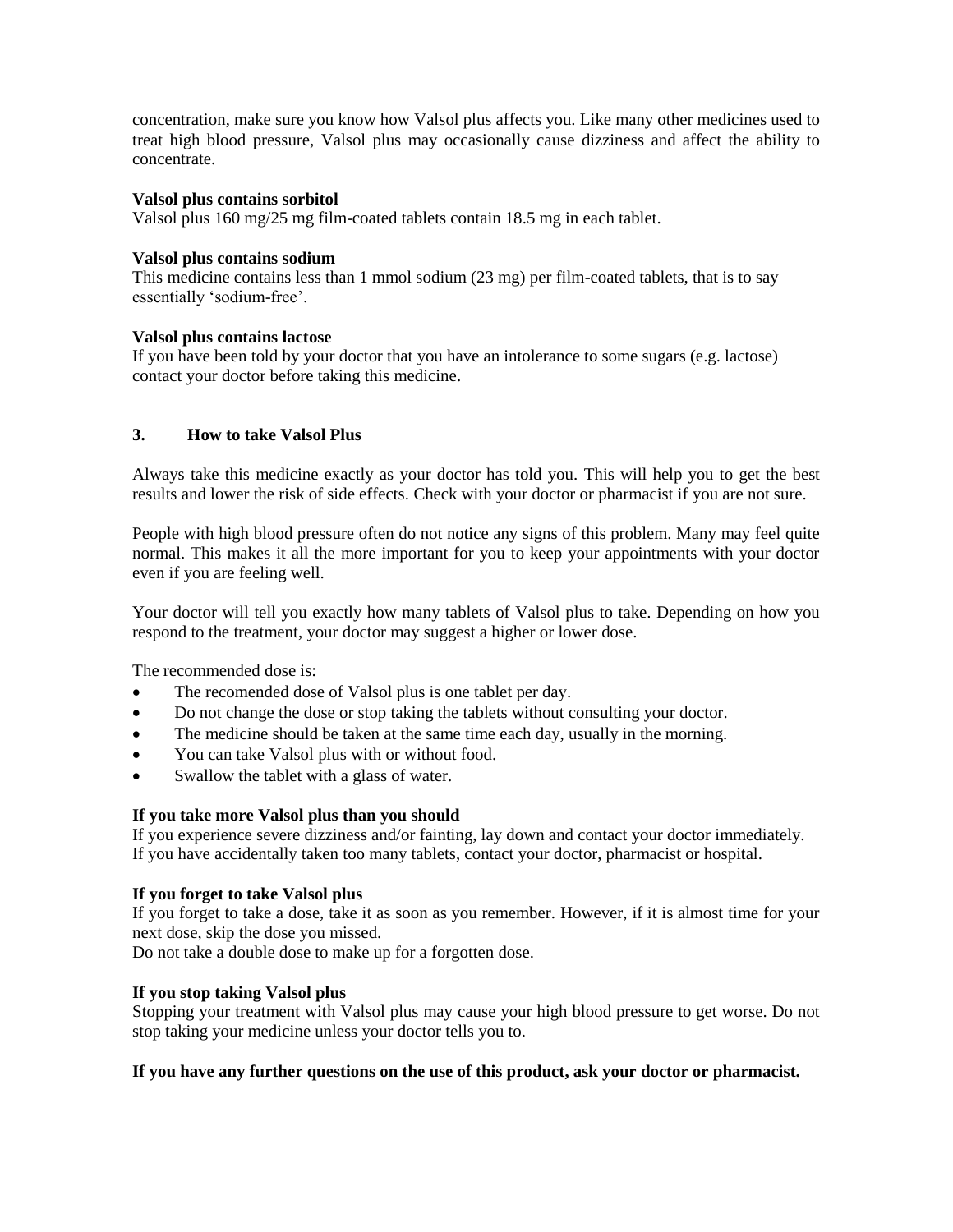# **4. Possible side effects**

Like all medicines, Valsol plus can cause side effects, although not everybody gets them.

## **Some side effects can be serious and need immediate medical attention:**

You should see your doctor immediately if you experience symptoms of angioedema, such as:

- swollen face, tongue or pharynx
- difficulty in swallowing
- hives and difficulties in breathing
- Severe skin disease that causes rash, red skin, blistering of the lips, eyes or mouth, skin peeling, fever (toxic epidermal necrolysis)
- Decrease in vision or pain in your eyes due to high pressure (possible signs of fluid accumulation in the vascular layer of the eye (choroidal effusion) or acute angle-closure glaucoma)
- Fever, sore throat, more frequent infections (agranulocytosis)

These side effects are very rare or of frequency not known.

# **If you get any of these symptoms, stop taking <invented name>and contact your doctor straight away (see also section 2 "Warnings and precautions").**

## **Other side effects include:**

*Uncommon (may affect up to 1 in 100 people):*

- cough
- low blood pressure
- light-headedness
- dehydration (with symptoms of thirst, dry mouth and tongue, infrequent urination, dark colored urine, dry skin)
- muscle pain
- tiredness
- tingling or numbness
- blurred vision
- noises (e.g. hissing, buzzing) in ears

# *Very rare (may affect up to 1 in 10,000 people):*

- dizziness
- diarrhoea
- joint pain

## *Not known (frequency cannot be estimated from the available data):*

- breathing difficulty
- severely decreased urine output
- low level of sodium in the blood (which can trigger tiredness, confusion, muscle twitching and/or convulsions in severe cases)
- low level of potassium in the blood (sometimes with muscle weakness, muscle spasms, abnormal heart rhythm)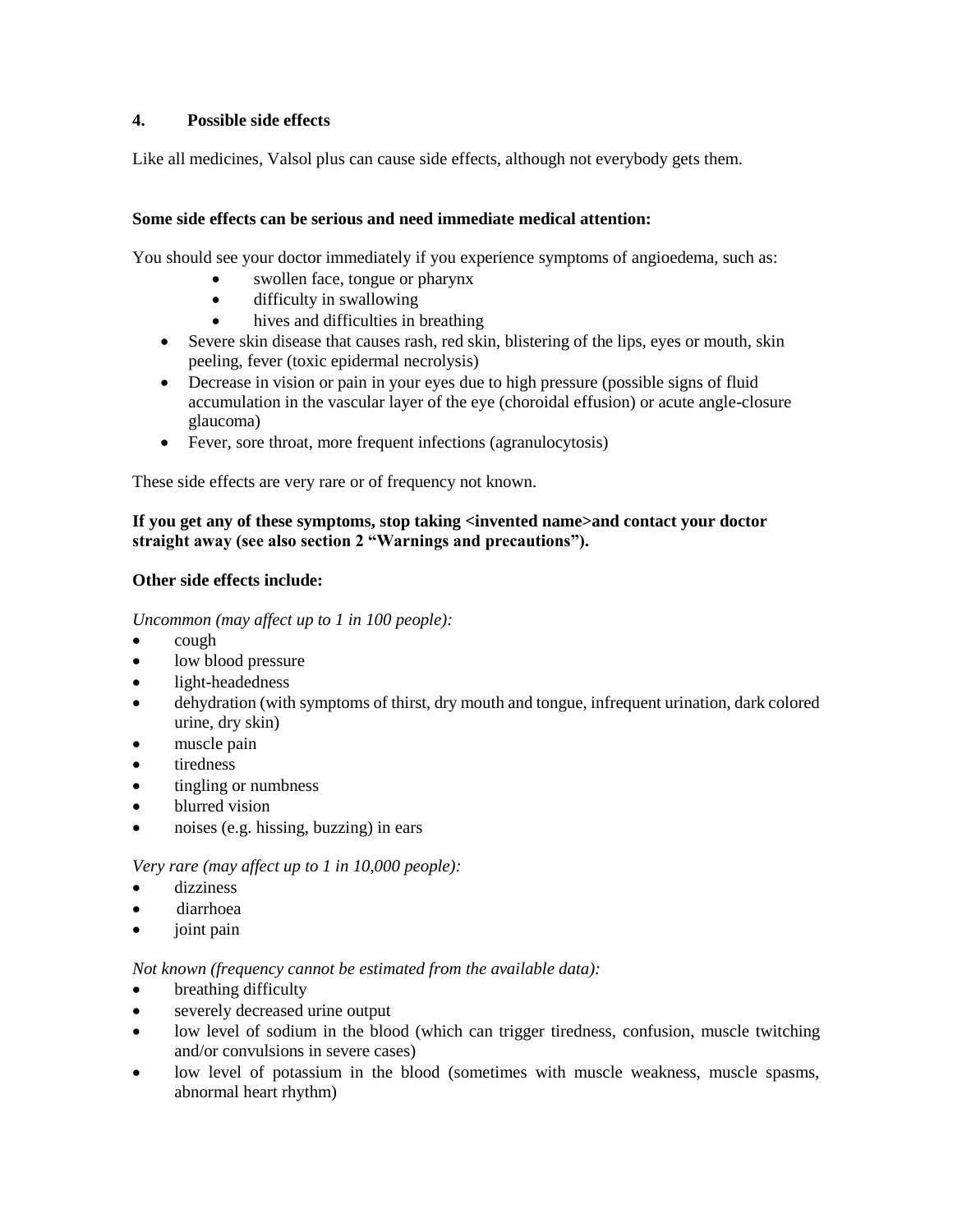- low level of white cells in the blood (with symptoms such as fever, skin infections, sore throat or mouth ulcers due to infections, weakness)
- the level of bilirubin increased in blood (which can, in severe cases, trigger yellow skin and eyes)
- the level of blood urea nitrogen and creatinine increased in blood (which can indicate abnormal kidney function)
- the level of uric acid in blood increased (which can, in severe cases, trigger gout)
- syncope (fainting)

# **The following side effects have been reported with products containing valsartan or hydrochlorothiazide alone:**

# Valsartan

# *Uncommon (may affect up to 1 in 100 people):*

- spinning sensation
- abdominal pain

*Not known (frequency cannot be estimated from the available data):*

- blistering skin (sign of dermatitis bullous)
- skin rash with or without itching together with some of the following signs or symptoms: fever, joint pain, muscle pain, swollen lymph nodes and/or flu-like symptoms
- rash, purplished-red spots, fever, itching (symptoms of inflammation of blood vessels)
- low level of blood platelets (sometimes with unusual bleeding or bruising)
- high level of potassium in the blood (sometimes with muscle spasms, abnormal heart rhythm)
- allergic reactions (with symptoms such as rash, itching, hives, difficulty breathing or swallowing, dizziness)
- swelling mainly of the face and throat; rash; itching
- elevation of liver function values
- the level of haemoglobin decreased and the percentage of red cells decreased in the blood (which both can, in severe cases, trigger an anaemia).
- kidney failure
- low level of sodium in the blood (which can trigger tiredness, confusion, muscle twitching and/or convulsions in severe cases)

# Hydrochlorothiazide

*Very common (may affect more than 1 in 10 people):*

- low level of potassium in the blood
- increase of lipids in the blood

*Common (may affect up to 1 in 10 people):*

- low level of sodium in the blood
- low level of magnesium in the blood
- high level of uric acid in the blood
- itchy rash and other types of rash
- reduced appetite
- mild nausea and vomiting

dizziness, fainting on standing up

inability to achieve or maintain erection *Rare (may affect up to 1 in 1,000 people):*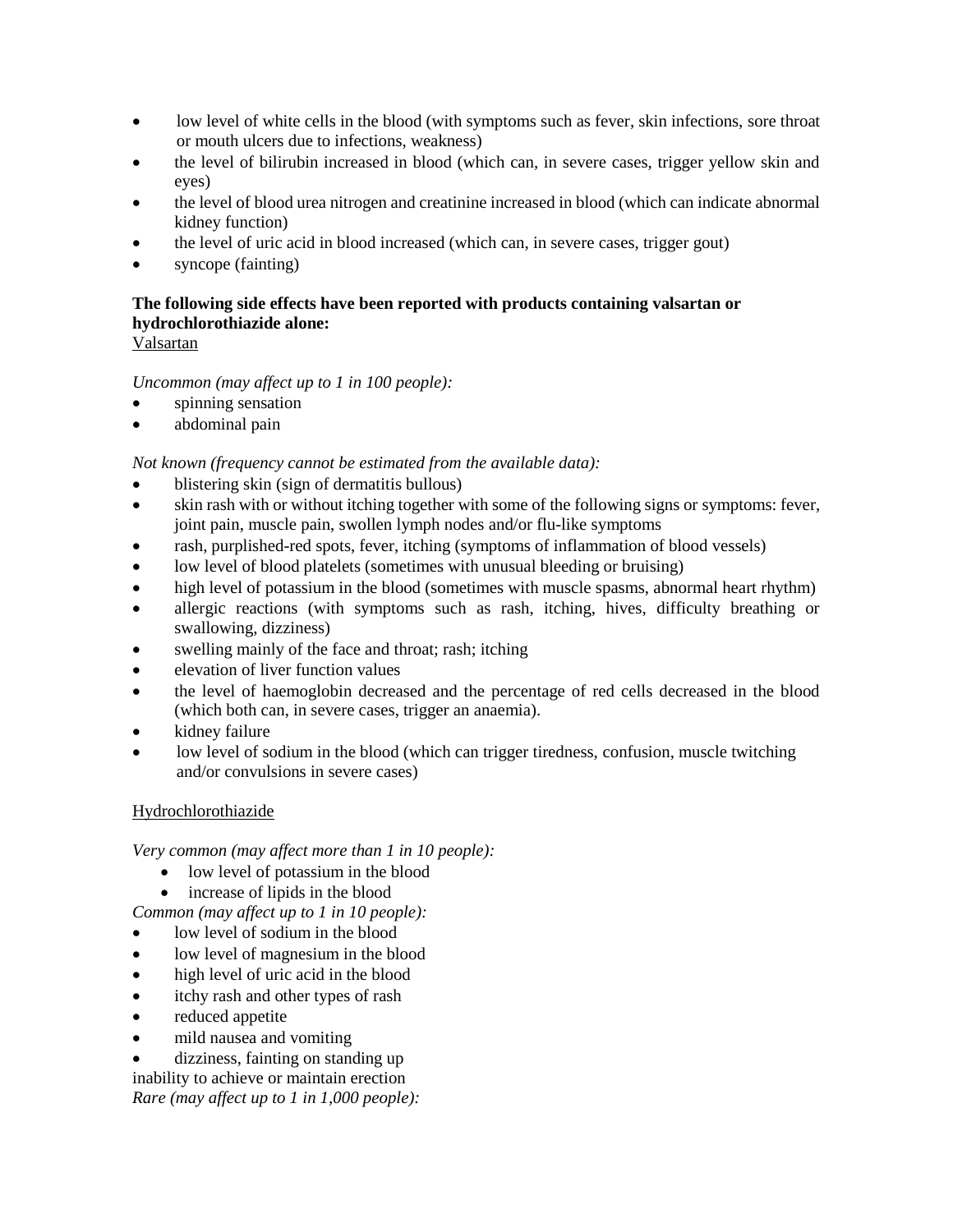- swelling and blistering of the skin (due to increased sensitivity to sun)
- high level of calcium in the blood
- high level of sugar in the blood
- sugar in the urine
- worsening of diabetic metabolic state
- constipation, diarrhoea, discomfort of the stomach or bowels liver disorders which can occur together with yellow skin and eyes irregular heart beat
- headache
- sleep disturbances
- sad mood (depression)
- low level of blood platelets (sometimes with bleeding or bruising underneath the skin)
- dizziness
- tingling or numbness
- vision disorder

# *Very rare (may affect up to 1 in 10,000 people):*

- inflammation of blood vessels with symptoms such as rash, purplish-red spots, fever (vasculitis)
- rash, itching, hives, difficulty breathing or swallowing, dizziness (hypersensitivity reactions)
- facial rash, joint pain, muscle disorder, fever (lupus erythematosus)
- severe upper stomach pain (pancreatitis)
- difficulty breathing with fever, coughing, wheezing, breathlessness (respiratory distress including pneumonitis and pulmonary oedema)
- pale skin, tiredness, breathlessness, dark urine (haemolytic anaemia)
- fever, sore throat or mouth ulcers due to infections (leucopenia)
- confusion, tiredness, muscle twitching and spasm, rapid breathing (hypochloraemic alkalosis)
- Acute respiratory distress (signs include severe shortness of breath, fever, weakness, and confusion).

*Not known (frequency cannot be estimated from the available data):*

- weakness, bruising and frequent infections (aplastic anemia)
- severely decreased urine output (possible signs of renal disorder or renal failure)
- rash, red skin, blistering of the lips, eyes or mouth, skin peeling, fever (possible signs of erythema multiforme)
- muscle spasm
- fever (pyrexia)
- weakness (asthenia)
- skin and lip cancer (non-melanoma skin cancer)

# **If any of the side effects gets serious, or if you notice any side effects not listed in this leaflet, please tell your doctor or pharmacist.**

# **Reporting of side effects**

If you get any side effects, talk to your doctor or pharmacist. This includes any possible side effects not listed in this leaflet. You can also report side effects directly via Yellow Card Scheme Website: [www.mhra.gov.uk/yellowcard.](http://www.mhra.gov.uk/yellowcard) By reporting side effects you can help provide more information on the safety of this medicine.

# **5. How to store Valsol Plus**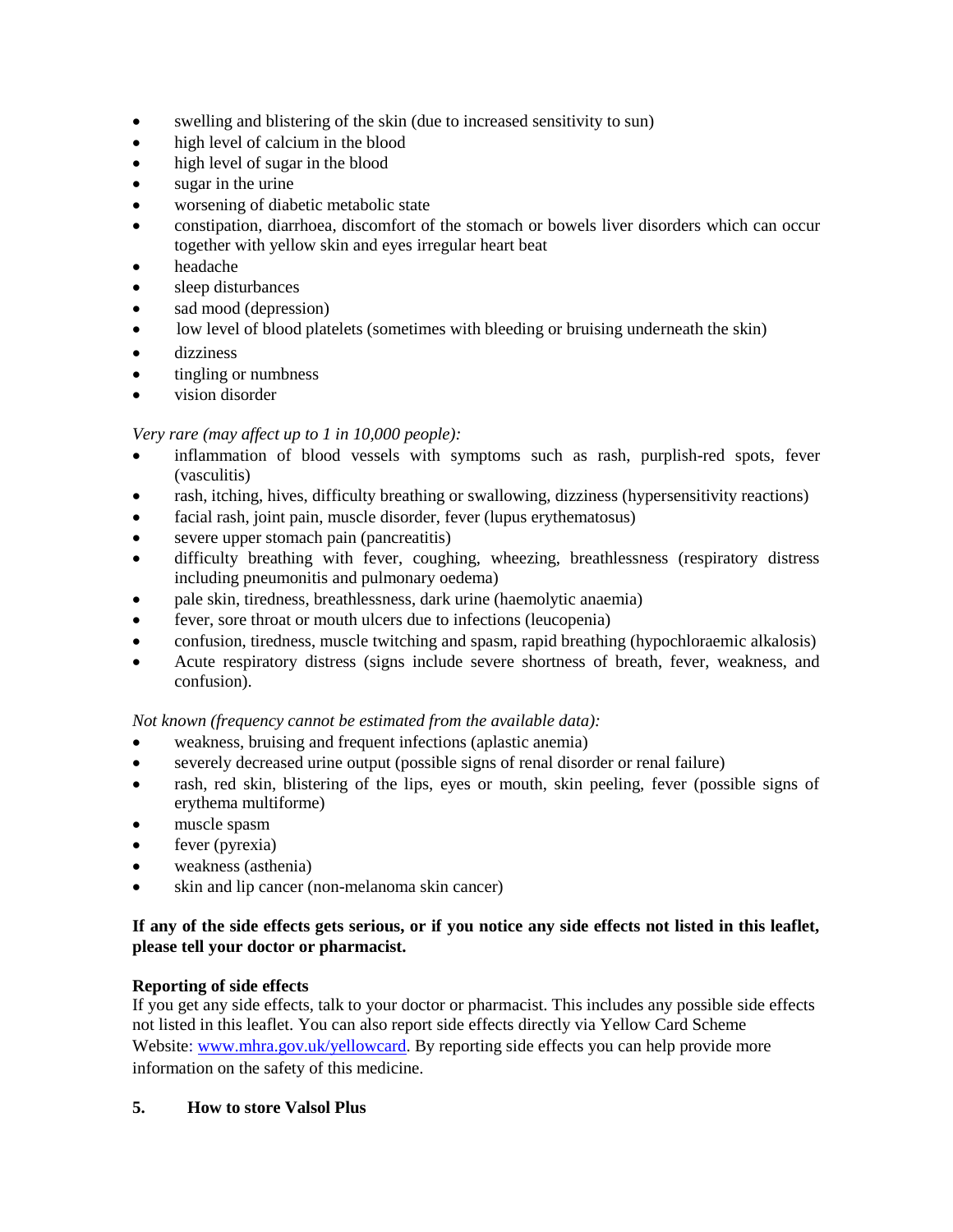- Keep out of the sight and reach of children.
- Do not use Valsol plus after the expiry date which is stated on the carton and blister after EXP. The expiry date refers to the last day of that month.
- Do not store above 30°C. Store in the original package in order to protect from moisture.
- Do not use this medicine if you notice that pack is damaged or shows signs of tampering.
- Medicines should not be disposed of via wastewater or household waste. Ask your pharmacist how to throw away of medicines no longer use. These measures will help to protect the environment.

## **6 Contents of the pack and other information**

## **What Valsol plus contains**

The active substances are valsartan and hydrochlorothiazide.

Each Valsol plus 160 mg/25 mg film-coated tablet contains 160 mg valsartan and 25 mg hydrochlorothiazide.

Other excipients are:

- **Tablet Core:** cellulose, microcrystalline, silica, colloidal anhydrous, sorbitol, magnesium carbonate, pregelatinised maize starch, povidone K-30, sodium stearyl fumarate, sodium laurylsulphate, crospovidone Type A.
- **Coating:** lactose monohydrate, hypromellose, macrogol 4000, titanium dioxide (E 171), iron oxide brown (E 172) (only the 160 mg/25 mg strengths), iron oxide yellow (E 172) (only the 160 mg/25 mg strength)

## **What Valsol plus looks like and contents of the pack**

Film-coated tablet. Valsol plus 160 mg/25 mg film-coated tablets: cylindrical, biconvex, coated brown tablet.

The tablets are supplied in blister packs of 14, 28, 30, 56, 98 or 280 tablets. Not all pack sizes or tablet strengths may be marketed.

#### **Marketing Authorisation Holder and Manufacturer**

## **Marketing Authorisation Holder:**

LABORATORIOS LICONSA, S.A. C/ Dulcinea S/N, 28805 Alcalá de Henares, Madrid, Spain

**Manufacturer:**

Place of manufacture: Laboratorios CINFA, S.A. Olaz-Chipi, 10 - Polígono Areta 31620 Huarte (Pamplona) SPAIN

> Laboratorios CINFA, S.A. Avda Roncesvalles, S/N